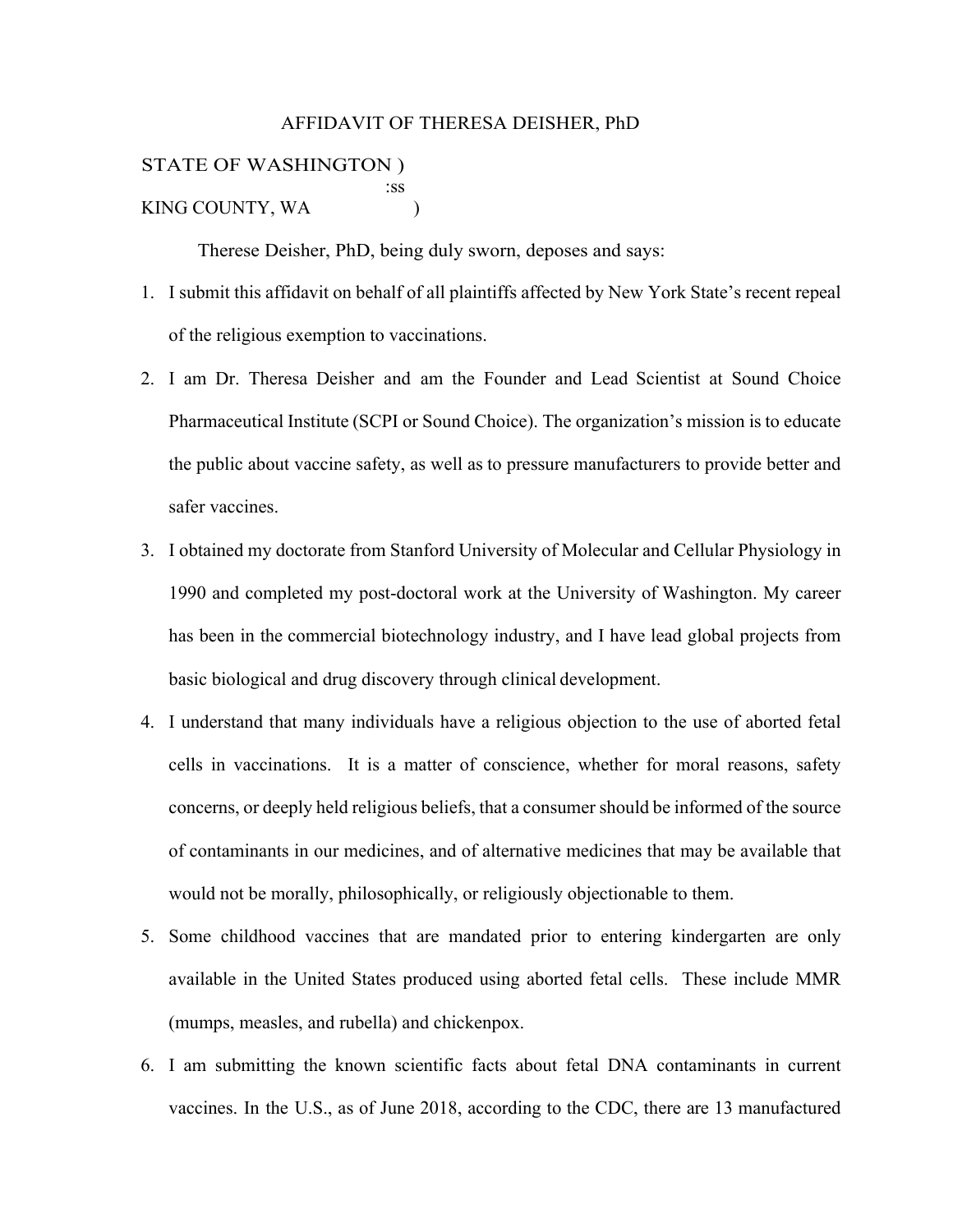vaccines containing human fetal cells (MRC-5 and WI-38).<sup>1</sup> More are coming.<sup>2</sup>

- 7. **What is a vaccine?** A vaccine is a vial that contains a virus, a liquid buffer, and contaminants from the cell line that was used to manufacture the virus. Companies also put in the stabilizer so that the virus won't degrade. They also add adjuvants, aluminum, that can rev up your immune system. Doing so, they can use lower amounts of the virus and have a higher profit margin. These ingredients are in the final product, including contaminants from the cell lines that are used to manufacture vaccines. Take Varivax, a chickenpox vaccine, for example. You can find all the ingredients in the official package insert.3
- 8. **Why can't the contaminants be removed?** The virus in the vaccine is just a long chain of RNA or DNA. The chain is so long that it is not economical to make it in a test tube. Therefore, companies mimic nature's way of growing viruses by infecting cells. When the virus multiplies in the cells, they slice the cells and try to purify away the virus and leave behind the cells' impurities and DNA fragments. In the basics of manufacturing, there is a trade-off between the amount of product one can make and how pure that product can be. It is so difficult for the manufacturers to remove the cell line contaminants in vaccines that the WHO and FDA have relaxed their limitation guidelines on contaminants twice and 100fold. Because of that, we have concern that the fetal cell line contaminants in the current vaccines are at very high levels. No final drug is ever completely "pure" and you will find

<sup>&</sup>lt;sup>1</sup> http://www.soundchoice.org/wp-content/uploads/USVaccineExcipients.pdf

 $2$  A new aborted fetal cell line has been developed, called PerC6, and licenses have been taken by over 50 partners, including the NIH and the Walter Reed Army Institute, to use this cell line for new vaccine and biologics production. The goal of the company that created the PerC6 is to become the production cell line for ALL vaccines, therapeutics antibodies, biologic drugs and gene therapy. We must know the consequences of contaminating human DNA before we wake up and discover that all newly approved recombinant drugs are produced by aborted fetal cells.

<sup>&</sup>lt;sup>3</sup> https://www.merck.com/product/usa/pi\_circulars/v/varivax/varivax\_pi.pdf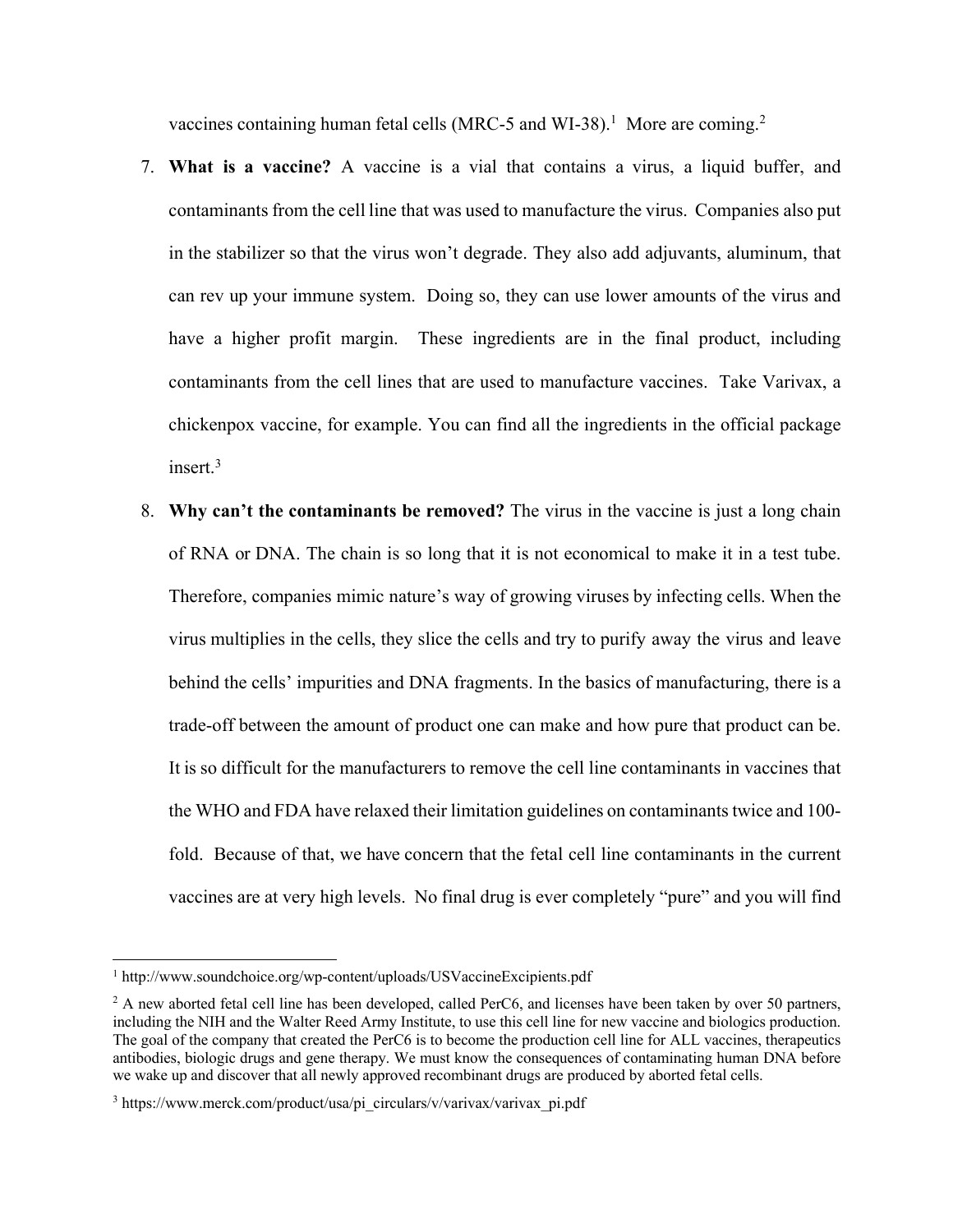contaminating DNA and cellular debris from the production cell in your final product. When we switch from using animal cells to using human cells, we now have human DNA in our vaccines and our drugs.

- 9. In the chickenpox vaccine, the fetal DNA contaminants are present at twice the level of the active ingredients, which is the Varicella DNA. When injecting into a baby or a child, those amounts of fetal DNA are more than enough to activate Toll-like receptor 9 ("TLR9") and cause massive cytokine release and antibody formation.
- 10. Merck's MMR II vaccine (as well as the chickenpox, Pentacel, and all Hep-A containing vaccines) is manufactured using human fetal cell lines and is heavily contaminated with human fetal DNA from the production process. Levels in our children can reach up to 5 ng/ml after vaccination, depending on the age, weight, and blood volume of the child. That level is known to activate TLR9, which can cause autoimmune attacks. The package insert for the MMR II vaccine (mumps, measles, rubella) states: "MERUVAX\* II (Rubella Virus Vaccine Live), the Wistar RA 27/3 strain of live attenuated rubella virus propagated in WI-38 human diploid lung Fibroblasts", but it does not tell the reader that contaminating DNA from the WI-38 propagation strain is found in the final product.
- 11. The package insert for Varivax, a chickenpox vaccine, states that the vaccine contains "residual components of MRC-5 cells including DNA and protein," however many parents or grandparents, let alone pediatricians and pharmacists, may not know that MRC-5, or WI-38, is a cell line derived from an aborted fetus, and that the contaminating DNA and protein listed on the package insert is the DNA and protein of an aborted fetus. Those who hold related religious beliefs have likely done the research to determine this on their own.
- 12. To illustrate the autoimmune capability of very small amounts of fetal DNA, consider this: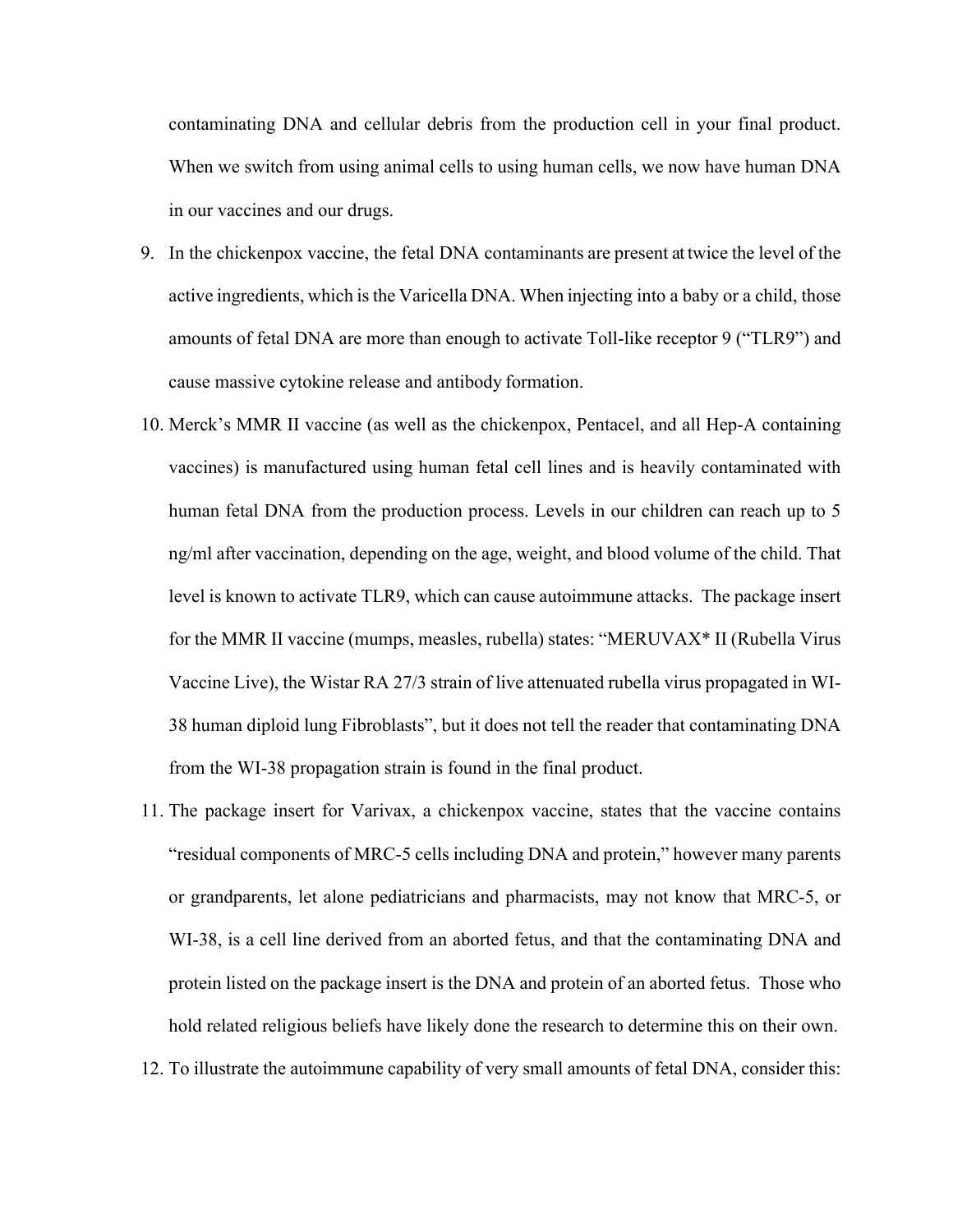labor is triggered by fetal DNA from the baby that builds up in the mother's bloodstream, triggering a massive immune rejection of the baby. This is labor.

- 13. It works like this: fetal DNA fragments<sup>4</sup> from a baby with about 300 base pairs in length are found in a pregnant mother's serum. When they reach between 0.46– 5.08 ng/mL, they trigger labor via the TLR9 mechanism.<sup>5</sup> The corresponding blood levels are 0.22 ng/ml and 3.12 ng/ml. The fetal DNA levels in a child after being injected with fetal-manufactured vaccines reach the same level that triggers autoimmune rejection of baby by mother.
- 14. **Anyone who says that the fetal DNA contaminating our vaccines is harmless either does not know anything about immunity and Toll-like receptors or they are not telling the truth.** If fetal DNA can trigger labor (a naturally desired autoimmune reaction), then those same levels in vaccines can trigger autoimmunity in a child. Fragmented fetal DNA contained in vaccines is of similar size,  $\sim$ 215 base pairs.<sup>6</sup>
- 15. This is direct biological evidence that fetal DNA contaminants in vaccines are not in low innocuous amounts. They are a very strong proinflammatory trigger.
- 16. Administration of fragments of human fetal (primitive) non-self DNA to a child could generate an immune response that would also cross-react with the child's own DNA, since the contaminating DNA could have sections of overlap very similar to the child's own DNA.
- 17. The MMR vaccine manufacturing process needs to be changed to address and eliminate the above risks for the public. Likewise, our current labeling guidelines for biologics must change so that doctors and patients are aware of the use of aborted fetal cell lines in these

<sup>4</sup> Lo et al. Am J Hum Genet. 1998 Apr;62(4):768-75.

 $<sup>5</sup>$  Enninga et al. Front Immunol. 2015 Aug 26;6:424.</sup>

<sup>6</sup> Deisher et al. Issues Law Med. 2015 Spring;30(1):47-70.